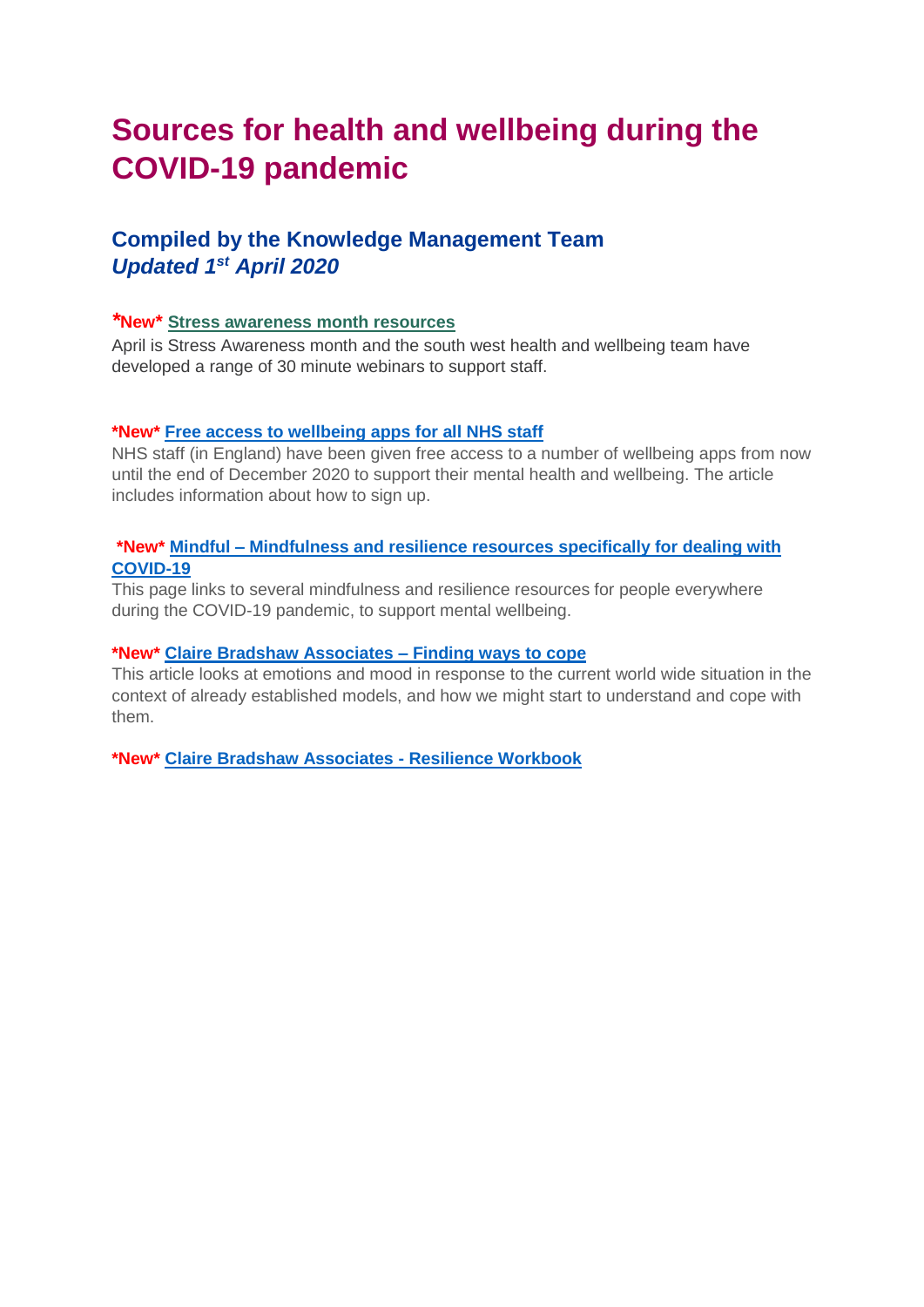

Resilience workshop | December 1, 2019

# Resilience workbook



**\*New\* Robertson Cooper – [Free resilience questionnaire](https://www.robertsoncooper.com/iresilience/)**

Free resilience questionnaire and report.

# **\*NEW\* tes - [5 tips for keeping home working and pains at bay](https://www.tes.com/news/5-tips-keeping-home-working-aches-and-pains-bay)**

An article about keeping your physical health in mind when working from home including hacks for comfortable work stations for posture.

#### **\*NEW\* HR News – [How bosses can help staff manage stress when working remotely](http://hrnews.co.uk/how-bosses-can-help-staff-manage-stress-when-working-remotely/)**

Some insights and key points about managing staff who will react differently to working from home, and how this impacts on stress levels.

#### **\*NEW\* Mind – [Coronavirus and your wellbeing](https://www.mind.org.uk/information-support/coronavirus-and-your-wellbeing/)**

Some resources and guidance from the mental health charity Mind directly relating to looking after yourself during the COVID-19 pandemic.

## **WeWorkRemotely - How To [Keep Your Mental Health in Check When You Work From](https://weworkremotely.com/how-to-keep-your-mental-health-in-check-when-you-work-from-home)  [Home](https://weworkremotely.com/how-to-keep-your-mental-health-in-check-when-you-work-from-home)**